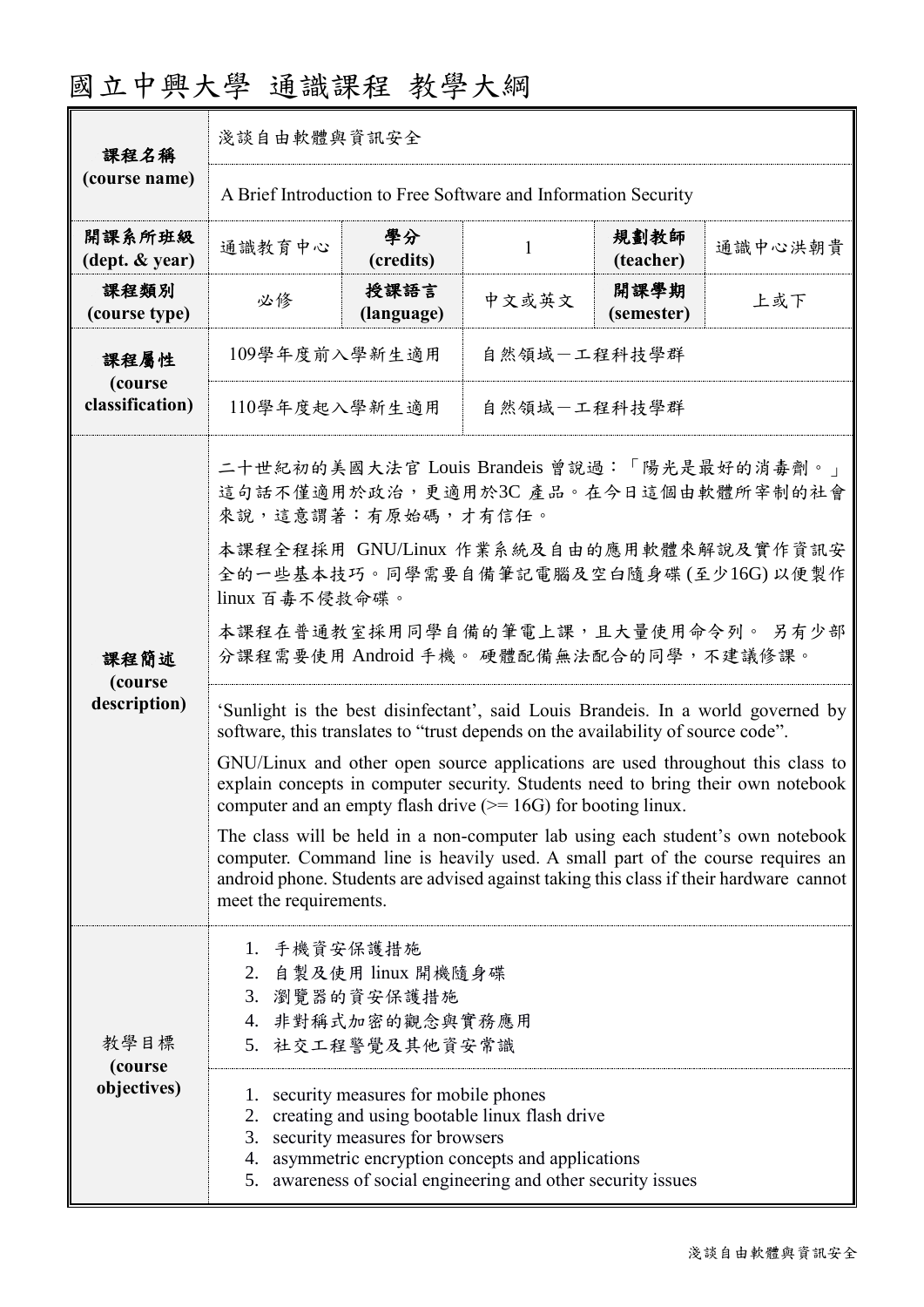| 先修課程<br>(prerequisites)                                                                                                                                                                                                                                                                                                                                                                                                                                                                          | 無(None)                                      |                           |                     |         |         |  |
|--------------------------------------------------------------------------------------------------------------------------------------------------------------------------------------------------------------------------------------------------------------------------------------------------------------------------------------------------------------------------------------------------------------------------------------------------------------------------------------------------|----------------------------------------------|---------------------------|---------------------|---------|---------|--|
|                                                                                                                                                                                                                                                                                                                                                                                                                                                                                                  | 核心能力配比(六項加總100%)<br>(core learning outcomes) |                           |                     |         |         |  |
| 人文素養 0%                                                                                                                                                                                                                                                                                                                                                                                                                                                                                          | 科學素養60%                                      | 溝通能力 0%                   | 創新能力 0%             | 國際視野20% | 社會關懷20% |  |
|                                                                                                                                                                                                                                                                                                                                                                                                                                                                                                  | 教學方法 (teaching methods)                      |                           | 學習評量方式 (evaluation) |         |         |  |
| 講授、自備筆記電腦實機練習                                                                                                                                                                                                                                                                                                                                                                                                                                                                                    |                                              | 课堂實作及問答                   |                     |         |         |  |
|                                                                                                                                                                                                                                                                                                                                                                                                                                                                                                  |                                              | 授課內容(單元名稱與內容、習作/考試進度、備註)  |                     |         |         |  |
| (course content and homework / tests schedule)<br>1. 單向雜湊函數<br>2. 貴哥的節慾手機資安與隱私策略<br>3. f-droid 市集<br>4. 電腦開機流程及術語<br>用 iso 檔啟動 VirtualBox 虛擬機<br>5 <sub>1</sub><br>6. 製作 linux 開機隨身碟<br>7. linux 新手看著檔案總管截圖快學基本指令<br>8. 最安全(但也最陽春)的瀏覽器<br>9. geany 文字編輯器<br>10. pietty 與 winscp<br>11. Firefox 的隱私保護擴充套件<br>12. Firefox 與 chromium 把網站密碼存在哪裡?<br>13. 白話「非對稱式加密/解密」<br>14. 使用 GnuPG 建立你的 PGP 金鑰、<br>15. 用 mailvelope 加密保護電子郵件隱私<br>16. ssh 的信任機制與身份識別<br>17. vnc 遠端桌面<br>18. 不經過雲端的手機傳檔: adb 手機傳檔 |                                              |                           |                     |         |         |  |
| (textbook & other references)                                                                                                                                                                                                                                                                                                                                                                                                                                                                    |                                              | 教科書與參考書目(書名、作者、書局、代理商、說明) |                     |         |         |  |
| 多數教材取自教師部落格「玩具鳥托邦」: https://newtoypia.blogspot.com/                                                                                                                                                                                                                                                                                                                                                                                                                                              |                                              |                           |                     |         |         |  |
| 課程教材(教師個人網址請列在本校內之網址)<br>(teaching aids & teacher's website)                                                                                                                                                                                                                                                                                                                                                                                                                                     |                                              |                           |                     |         |         |  |
| https://www.cyut.edu.tw/~ckhung/                                                                                                                                                                                                                                                                                                                                                                                                                                                                 |                                              |                           |                     |         |         |  |
| 課程輔導時間<br>(office hours)                                                                                                                                                                                                                                                                                                                                                                                                                                                                         |                                              |                           |                     |         |         |  |
| 另行公告                                                                                                                                                                                                                                                                                                                                                                                                                                                                                             |                                              |                           |                     |         |         |  |